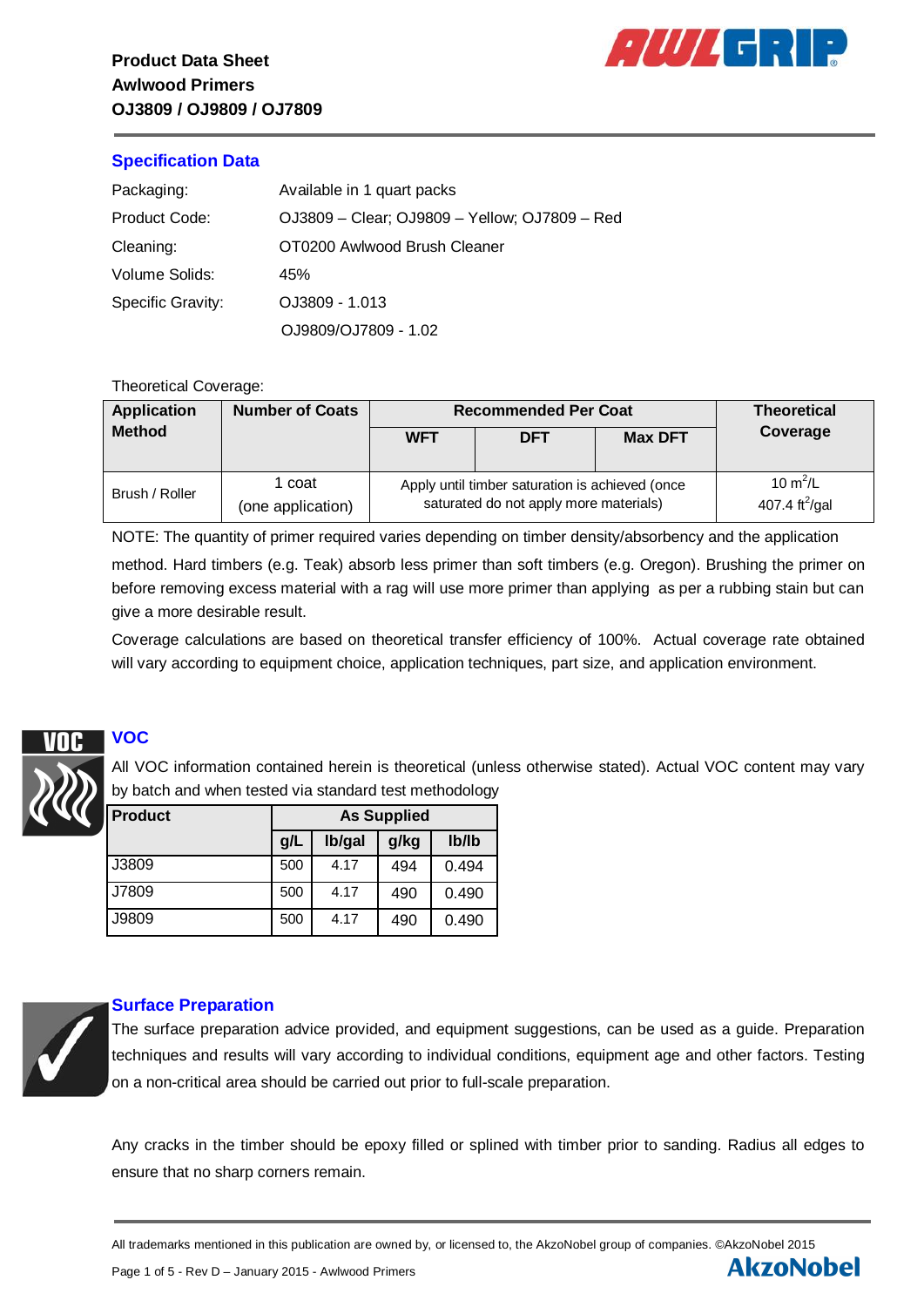

**AkzoNobel** 

Never use teak cleaners – Oxalic acid residues impede proper curing of both primers and topcoats.

If timber is badly weathered, scrub with the grain using a stiff bristled wire brush and running water to remove all grey timber from the surface before sanding.

Remove all previous coating systems and contaminants.

The surface of the timber should be mechanically removed until colouration is even and the original timber tone has been exposed. All substrates must be sanded using no finer than P120 grit (sanding with the grain for the final sand).

If bare timber has been saturated with salt water at any stage, scrub well with fresh water to remove salt deposits from the timber before commencing sanding.

If the timber gets wet after the final sand water spots may appear. Re-sand these areas with P120 grit paper before priming.

## **Applying to Resinous Timber**

Remove any sanding dust from the grain of the timber using clean compressed air, vacuum or brush. Working in sections, apply Acetone by brush, scrubbing in well, then remove immediately using paper towels or rags which are changed frequently. Failure to follow this method can result in a greater concentration of resin on the surface of the timber. Ensure the surface is completely dry before applying the Awlwood primer. Apply the primer within an hour of degreasing.

Note: Occasionally some timber extracts can retard the cure of the primer. Test on small areas if unsure.

## **Filling Defects/Fixing Holes**

For all defects, where possible, and especially for screw holes, the best solution for filling is to use wooden plugs of the same wood. Care should be taken to line the grain up if inserting plugs and should be fixed into place using an epoxy resin based glue. Any excess glue should be removed by sanding the cured epoxy before priming to prevent irregular spots in the varnished finish.

If this method is not feasible or possible then the use of an epoxy resin mixed with dust/shavings (preferably from the same wood as that being coated). Once cured these filled areas should be sanded prior to application of the primer. Any excess glue should be removed by sanding the cured epoxy before priming to prevent irregular spots in the varnished finish.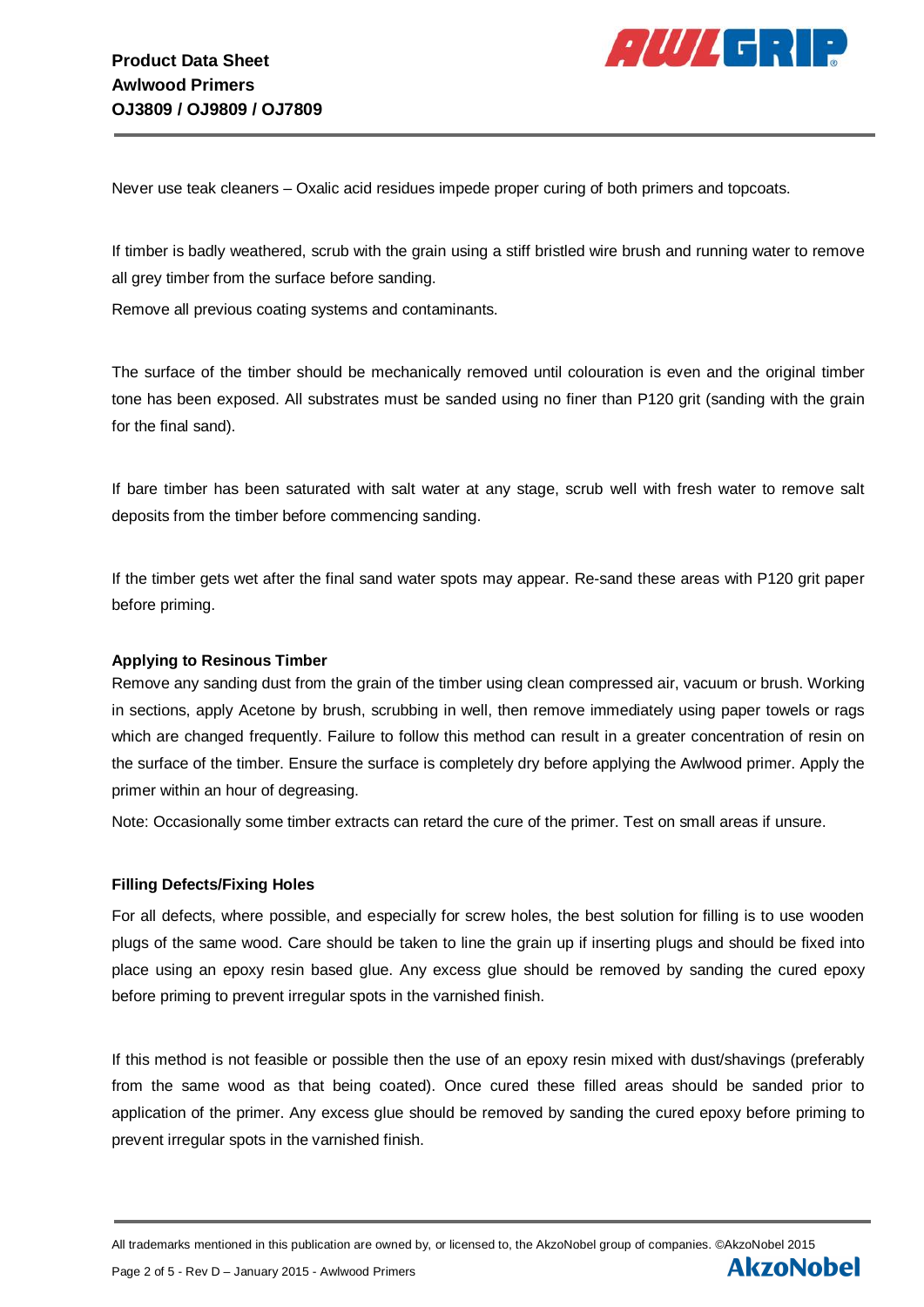

**AkzoNobel** 

NOTE: This method may result in these areas appearing slightly darker than surrounding wood due to the absorbencies of epoxy compared to the wood. Use of a coloured primer will help minimize colour differences. Alternatively addition of coloured primer, as noted elsewhere in TDS, to the topcoats will have the same effect. Always test on a small non-visible area first



## **Mixing & Reduction**

Mixing and reduction requirements will vary according to individual conditions, climate, equipment age and other factors. Mixing and application of a small sample before full scale application is recommended.

| <b>Application Method</b> | <b>Mix</b><br><b>Ratio</b> | <b>Recommended Thinning</b> |
|---------------------------|----------------------------|-----------------------------|
| Brush / Roller            | N/A                        | <b>Do not reduce</b>        |



#### **Application**

Application equipment and parameters are given as a guide. Actual equipment choices will vary according to application conditions, equipment age and other factors. Testing on a non-critical area should be carried out prior to full-scale application. Contact local technical service representative for further advice if necessary.

Suitable application conditions: 4ºC - 30ºC, Relative humidity 30% - 95%.

NOTE: Awlwood Primers cure by the mechanism of moisture in the air (humidity); very low moisture content in the air will lead to longer cure times. Do not use this product in an air-conditioned environment. If the product is to be applied in an environment where it is suspected that low humidity may inhibit the cure of the product, apply to a test area first.

Decant sufficient product for 30 minutes use into a roller tray or working pot. Seal the original container immediately to prevent moisture exposure. Screw the cap on fully. A deep working pot is preferable to one that is broad and shallow to minimise moisture exposure and maximise pot life.

Do not tip unused product back into the can.

#### **Awlwood Primer Clear**

Apply by brush or roller until timber is saturated. Do not attempt to build a film. On very deep grained timbers such as Iroko and Wenge, do not flood-coat the grain. This will need to be filled using successive coats of Awlwood Clear Gloss.

#### **Awlwood Primer Red & Yellow**

*Application Method 1 – Applying using a rag*

Apply with a rag or staining cloth as per a rubbing stain. Make sure that the primer is applied to timber saturation but do not attempt to build a film. "Sticky" Primer can be overcoated with fresh material for 15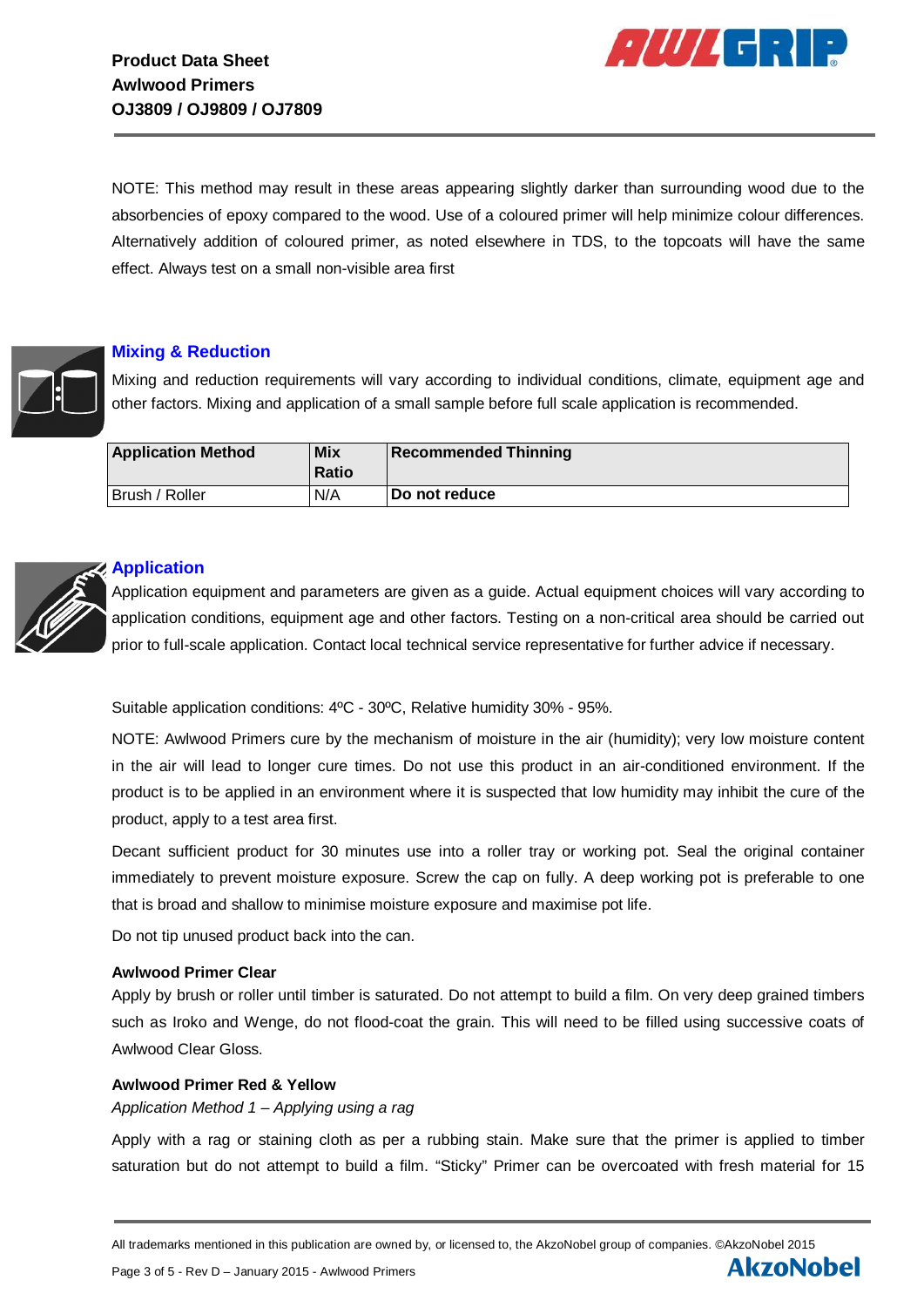## **Product Data Sheet Awlwood Primers OJ3809 / OJ9809 / OJ7809**



**AkzoNobel** 

minutes or so after application. This application method tends to create less mess than the following if brush splatter (on decks etc) is an issue.

## *Application Method 2 – Apply using brush or roller*

Work in sections applying the Primer to achieve timber saturation. Remove excess material by rubbing with the grain using paper towels or rags which are frequently changed. Do not attempt to build a film. Apply Primer to an area approximately 1.0m wide to prevent excess primer becoming tacky and non-removable. Wiping off excess primer right down to the timber surface is key to achieving a natural appearance. If excess Primer does become tacky apply fresh material up to 15 minutes after application to re-dissolve. The product will remain workable for ~5 minutes depending upon application conditions. Do not let wet edges dry for longer than 3 minutes before applying and overlapping the next section of primer.

## USEFUL TIPS

*Primer Bleed*: Hardwoods with a deep capillary structure may "bleed" Primer as it cures leaving a spotted or bubbled effect. The clear primer can be tipped with a brush if wet, however the coloured primers should be wiped with a rag prior to the primer curing. If necessary, the rag can be moistened with Awlwood Brushing or Spray Reducer. If using the coloured primer in direct sunlight, this effect may be pronounced. If possible try to apply indoors, in overcast conditions or early in the day.

*Masking tape*: It advisable to use plastic making tape around timber areas bordered by paintwork if using the Awlwood Yellow or Red Primer. Drips splatter or bleed under making tape can be cleaned up with MEK, Acetone or Xylene on a rag providing the primer is uncured but may still stain. If completely repainting a boat, it can be useful to undertake work on the Brightwork before painting.

*More even colouration*: On extremely absorbent timbers such as Spruce, the use of coloured primers can give a mottled appearance. In this situation, using the clear primer and adding no more than 10% coloured Primer to the topcoat will give more even colouration.

*Mixing coloured Primers*: All of the primers are intermixable. On soft absorbent timbers such as Cedar and Oregon, the coloured primer tint strengths can give an overly dark appearance. On these timbers, the coloured primers are generally mixed 50/50 by volume with the clear primer to reduce the tint strength.

*Darker timber tone*: This can be achieved by applying multiple coats of Awlwood Gloss with no more than 10% coloured primer added.

*Sealing timber with the intention of topcoating at a later time*: It is best to apply one or two coats of Awlwood Gloss over Primers if the job sequence is to be broken. Sand well before continuing. The ideal time to apply the first coat of Awlwood Gloss over the Primer is 24 hours for chemical adhesion.